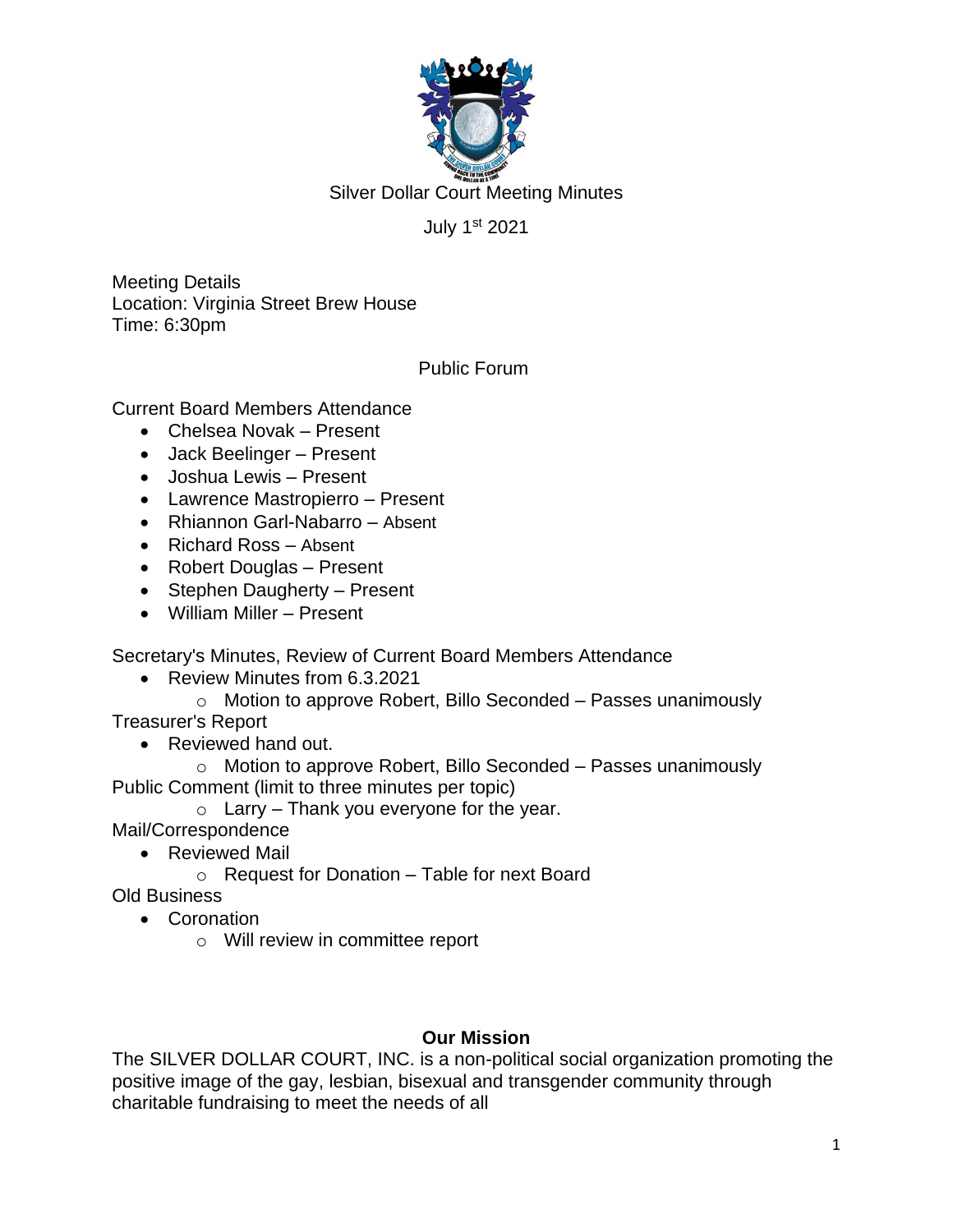

Silver Dollar Court Meeting Minutes

# July 1st 2021

New Business

- A. Committee Reports
	- 1. Finance Chair: Billo
		- i. Report Meeting and Audit
			- 1. Confirmed Roberts Board Fee deposit in July as a separate deposit from the rest of the board application funds.
			- 2. Motion to approve Chelsea, seconded 4 Approve 3 abstain. Motion Approved
	- 2. Policy & Procedures Chair: Chelsea
		- i. No meeting
	- 3. Sound Chair: Billo
		- i. Meeting
			- 1. Confirmed Spotlight from storage
	- 4. Website –Chair: Rhiannon
		- i. No Meeting
	- 5. Grievance Chair: Chelsea
		- i. No Meeting
- B. Bills to be paid.
	- a. None

Events/Fundraising

- Upcoming events
	- Investitures at Splash 7.17 doors at 8 show at 9p
- Annual Events
	- o AIDS Benefit Jack-E
	- o Closet Ball
	- o Monarch's Weekend (Show & Bingo)
	- o Coronation
		- Reviewed Handout
		- Motion to approve by Robert  $-$  Second by Jack  $-$  Passes unanimously
- Motion to disturbed fund to our center by Robert Second by Jack Passes unanimously

Closed Forum

## **Our Mission**

The SILVER DOLLAR COURT, INC. is a non-political social organization promoting the positive image of the gay, lesbian, bisexual and transgender community through charitable fundraising to meet the needs of all